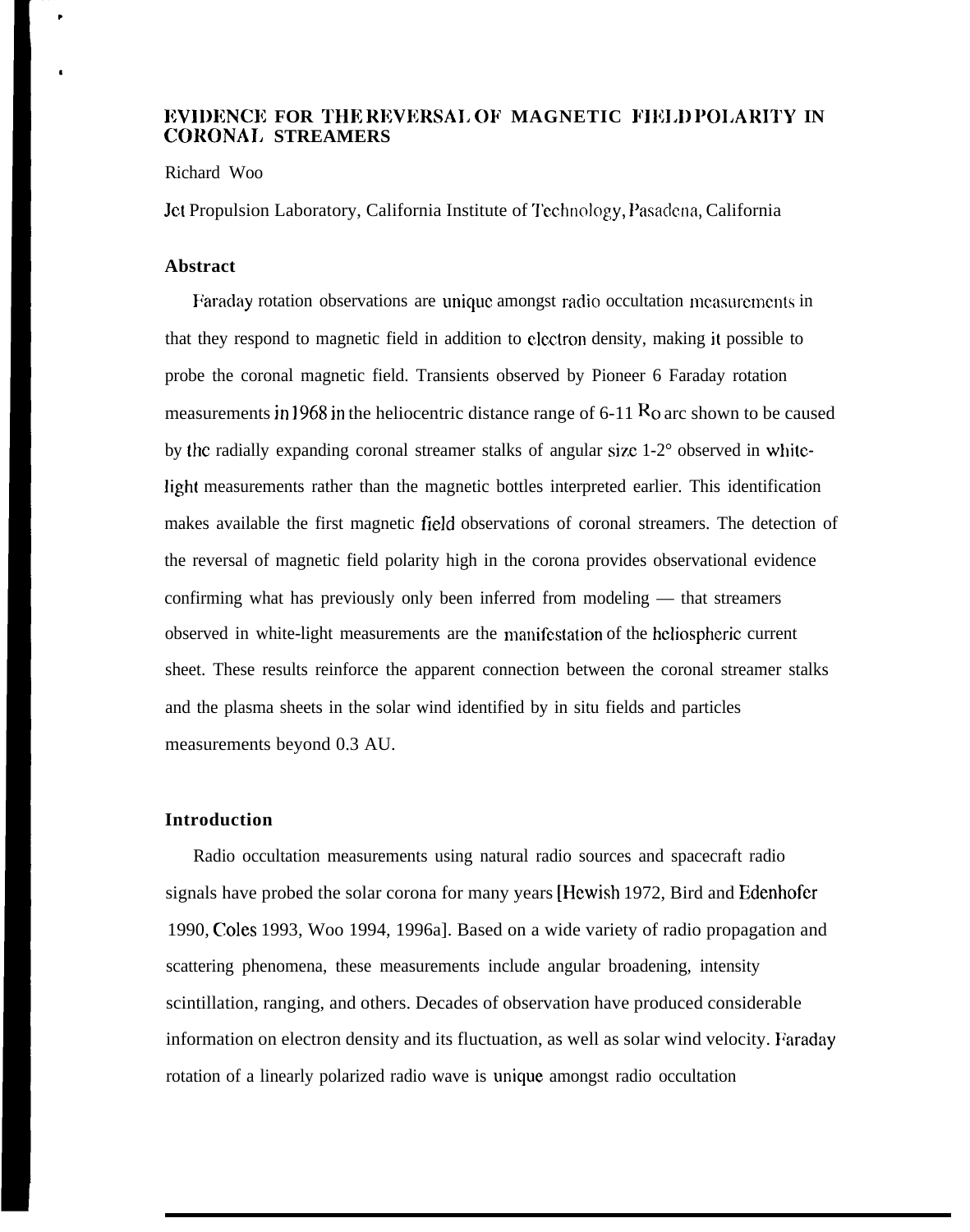measurements because it responds to the solar magnetic field, thus making it possible to probe the coronal magnetic field [Stelzriedet al, 1970] and its fluctuation [Hollweg et al, 1982, Efimov et al, 1993, Sakurai and Spangler 1994].

●

b

Variations in radio occultation measurements that appear different from the background solar wind are often identified as transients. These transients represent either spatial or temporal variations, and it is not always possible to unambiguously distinguish the two. In this regard, occultation measurements are no different from in situ plasma measurements made by a single spacecraft during a brief encounter of the Sun without the benefit of imaging, For this reason, despite years of observat ion, the spatial feature most prominent in white-light coronagraph measurements and appearing as a transient in radio occultation measurements — the coronal streamer — was not recognized in occultation measurements until recently [Woo et al. 1995].

When Faraday rotation measurements of the solar corona were first conducted in 1968 by Pioneer 6, striking transients were observed superitnposecl on the steady-state polarization rotation [Levy et al. 1969]. Discerning spatial from temporal variation in these measurements is even more complicated, beeause not only is Faraday rotation a pathintegrated measurement, it also depends on two plasma parameters — electron density and magnetic field. The purpose of this paper is to demonstrate that, while some Faraday rotation transients may be associated with coronal mass ejections [Bird et al. 1985], those observed by Pioneer 6 were coronal streamers rather than the magnetic bottles interpreted e arlier [Schatten 1970a]. Coronal streamers are a subject of considerable interest [Koutchmy and Livshits 1992, Poletto 1994, Kopp 1994], and identifying the Pioneer 6 transients as coronal streamers makes available for the first time observations of magnetic field in addition to electron density. The Faraday rotation measurements provide evidence for the reversal of magnetic field polarity, thus confirming observationally what has previously only been inferred from modeling [e.g., Pneuman and Kopp 1971, Schutz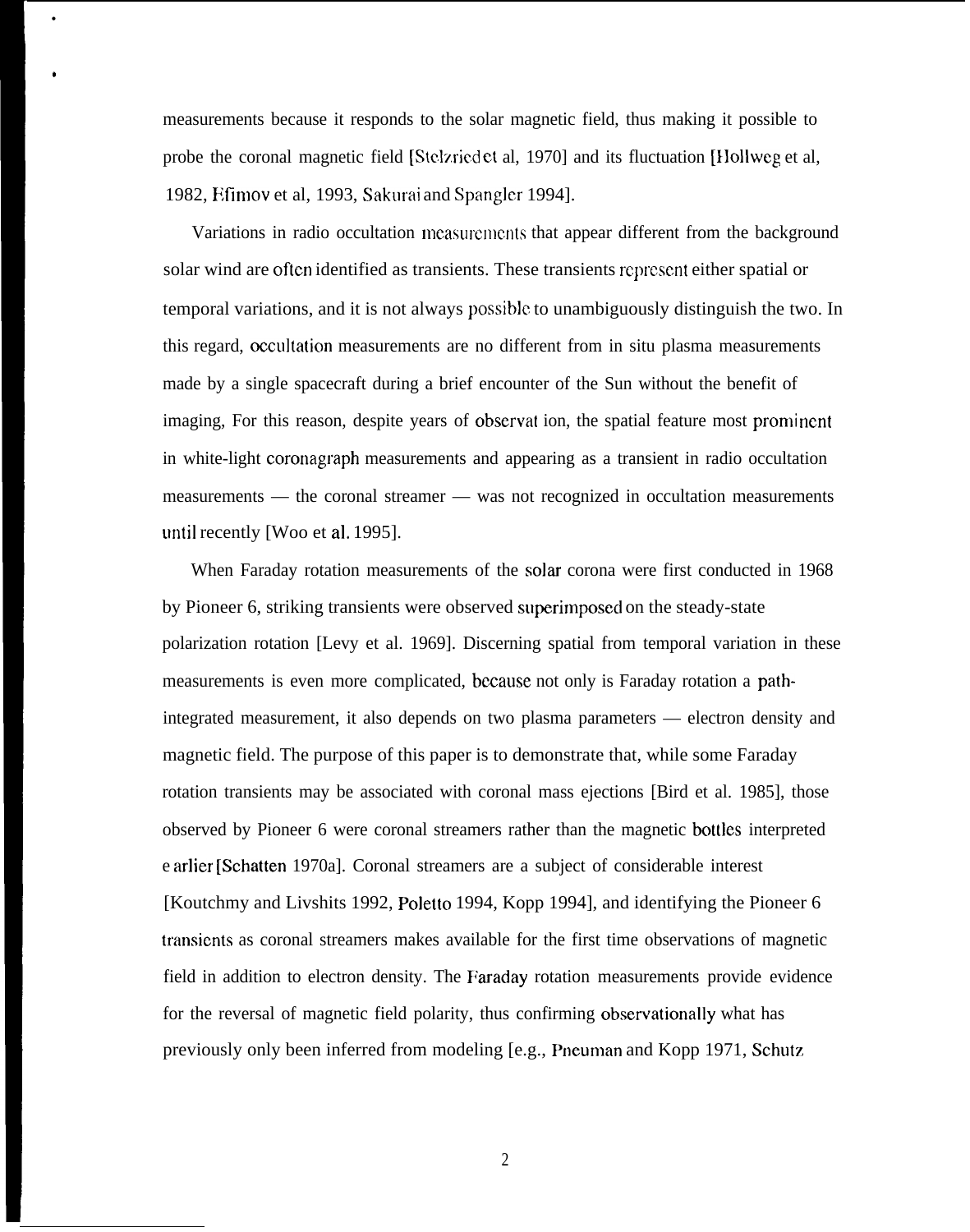1994] --- that streamers observed in white-light mcasurememts are the manifestation of the heliospheric current sheet.

## **Pioneer 6 Radio Occultation Measurements**

A linearl y polarized radio wave props.gat ing through a magnetized plasma such as the solar corona will display a rotation in its plane of polarization by an angle  $\Delta \Psi$ :

$$
\Delta \psi = \frac{e^3}{2\pi m_e^2 c^2 f^2} \int n_e \mathbf{B} \cdot d\mathbf{s}
$$
 (1)

where  $n_i$  is electron density, **B** the coronal magnetic field, ds the incremental path length, f radio frequency, e electronic charge, m electron mass, and c the speed of light. The angle of rotation is positive when the magnetic field has a component in the direction of radio propagation,

Reproduced from Levy et al. [1969] in Fig. 1 is polarization angle as a function of universal time in 10s intervals for the three Faraday rotation transients observed by Pioneer 6 on November 4, 8, and 12 in 1968 when the closest approach distances of the radio path were 10.9, 8.6, and 6.2  $R_{\circ}$ , respectively. The spacecraft was transmitting its 13 cm wavelength radio signal at a polarization angle of 90°; the observed background polarization is due to the effects of the ionosphere and corona. The Faraday rotation transients are strikingly similar. Each lasts a couple of hours, has a characteristic W-shaped signature, and is accompanied by a matching spectral broadening transient [Goldstein 1969].

Possible flare associations and an interpretation of the Faraday rotation transients in terms of magnetic bottles, that are at first expanding and then contracting, have been discussed by Schatten [ 1970a,b]. The magnetic bottle interpretation was based solely on the Faraday rotation measurements, leaving the enhanced density fluctuations (detected by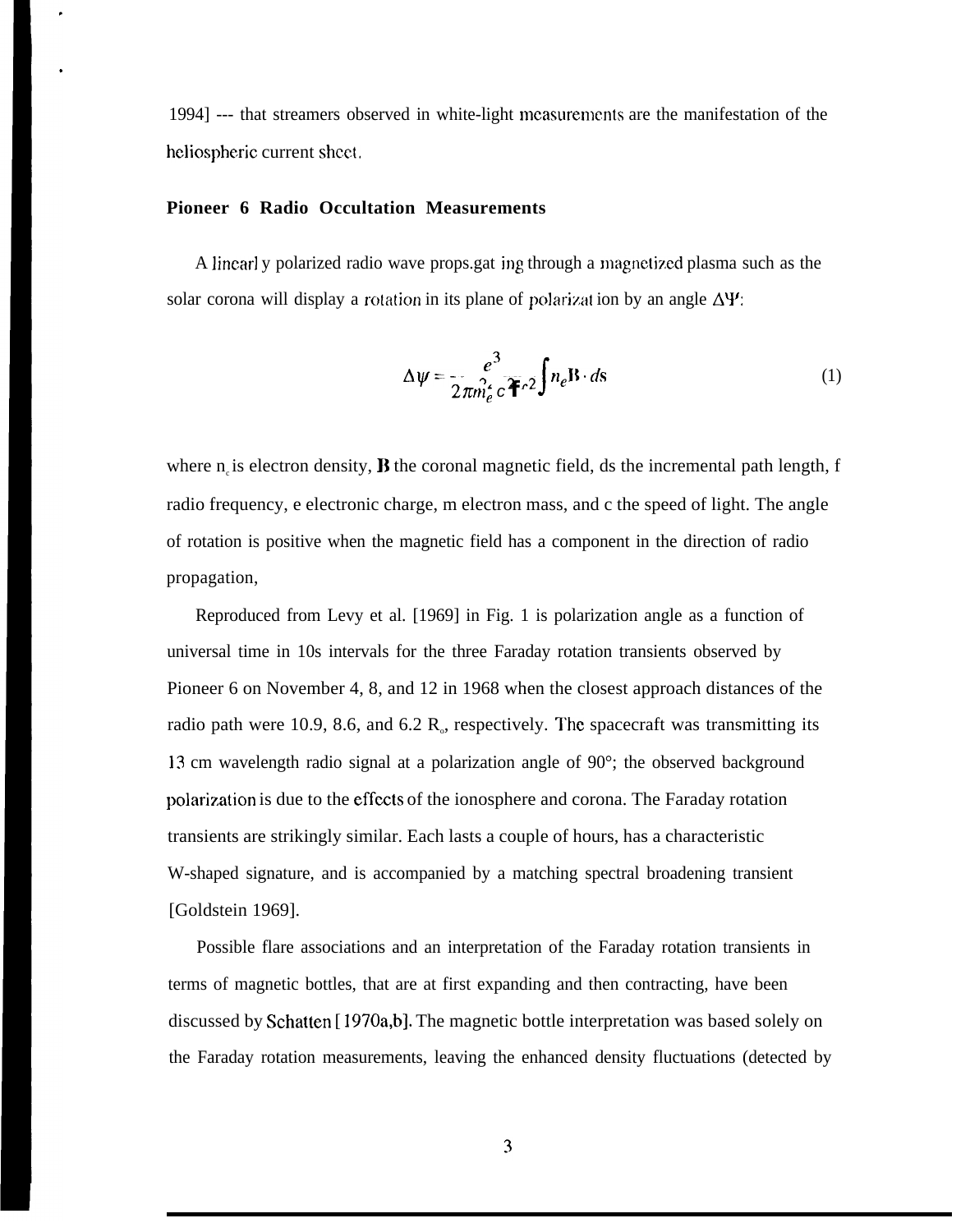spectral broadening) and their relationship to the magnetic bottle unexplained. Doubts have also been raised by Cannon [1976] bccausc of the seemingly coincidental nature of the magnetic bottle interpretation. In the following section, coronal streamers arc demonstrated to bc the more likely explanation for the Faraday rotation transients.

## **Corona] Streamers**

.

Enhanced density fluctuations associated with propagating interplanetary disturbances and coronal streamers give rise to transients in both spectral broadening and Doppler scintillation measurements [Woo and Armstrong 1981, Woo et al, 1985, Woo et al. 1995]. Propagating disturbances are closely related to coronal mass ejections, with the enhanced density fluctuations apparently representing the compressive turbulence ahead of the mass ejections. On the other hand, the enhanced density fluctuations in coronal streamers reflect both the streamer's filamentary structures and the small-scale turbulence flowing through thcm. Although spectral broadening observes density fluctuations of frequencies higher than those of Doppler scintillation, the enhanced density fluctuations in both propagating disturbances [Woo et al, 1985] and coronal streamers [Woo and Habbal 1996] span a wjde range of frequencies, leading to similar transient signatures for both spectral broadening and Doppler scintillation. While the signature of coronal streamers is a couple of hours long and roughly symmetric [Woo et al. 1995], that of propagating disturbances tends to be longer and asymmetric, commencing with a rapid rise followed by a slower fall-off [Woo and Armstrong 1981, Woo et al. 1985].

The similarity between the signatures of the Pioneer **6** spectral broadening transients and those of Doppler scintillation transients representing the extensions or stalks of coronal streamers in white-light measurements [Woo et al. 1995] provides the first hint that the Pioneer 6 Faraday rotation transients represent the same rather than propagating disturbances. The angular size of 1.2° corresponding to the approximate 2-hr duration is consistent with the size of streamer stalks in white-light images [Koutchmy and Livshits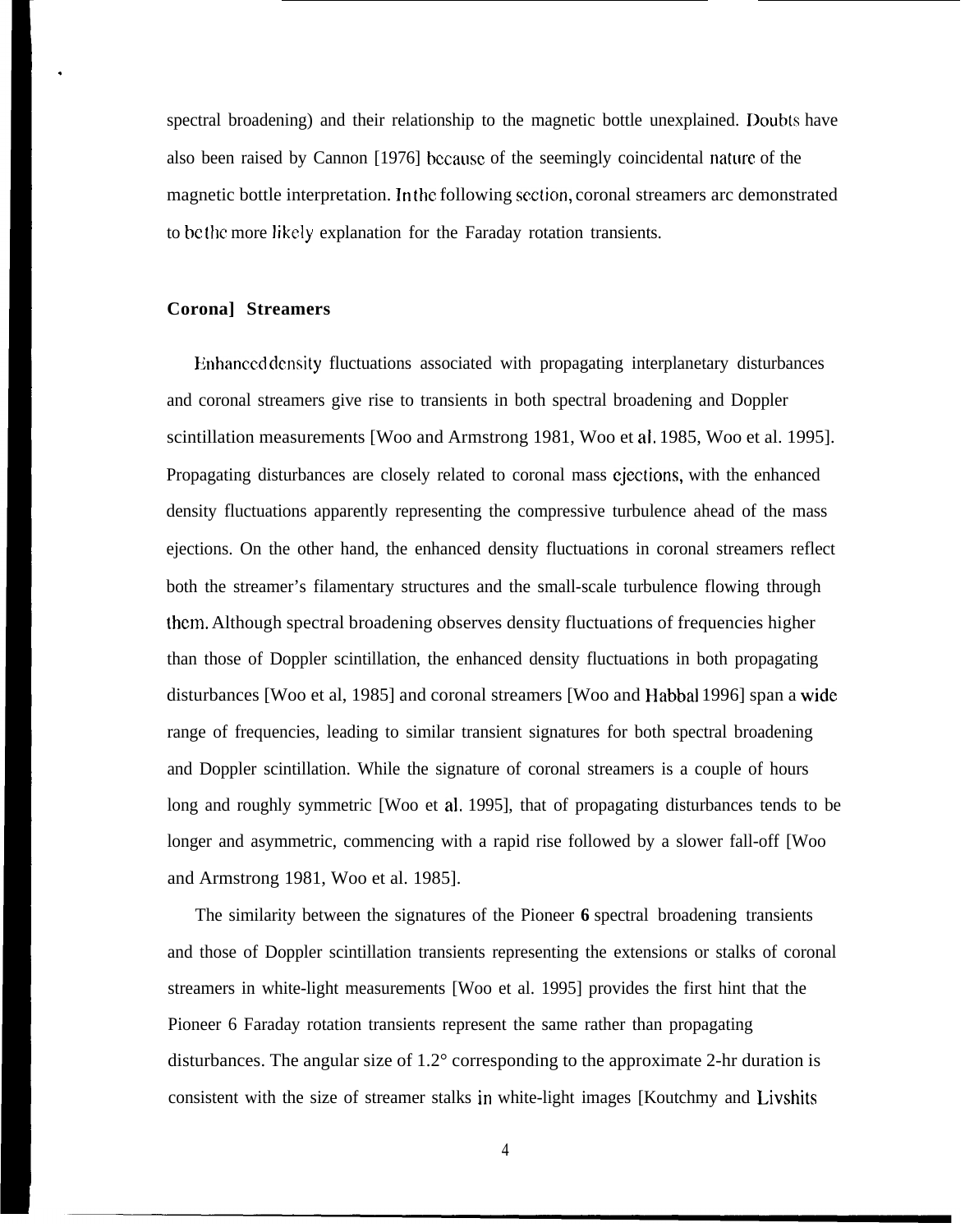1992]. The streamer interpretation is further supported by the fact that the enhanced density of streamers observed in ranging measurements [Woo et al, 1995] would produce a transient in polarization rotation. Further CIUCS for the passage of a streamer come from the magnetograms of the Sun showing that the three transients overlie bipolar magnetic regions [Schatten 1970a] over which heliospheric current sheets arc expected to form. Also consistent with the streamer interpretation is the observation that the polarization returns to or approaches the prc- and post-transient levels midway through the Faraday rotation transient, giving the impression that the intervening plasma becomes 'invisible' there. At some point during its passage across the radio path, the streamer would appear invisible in spite of its high density, because the opposing magnetic field on the two sides of the heliospheric current sheet would produce approximately nullifying contributions to the Faraday rotation. Cannon [1976] found the frequency of occurrence of the Pioneer 6 transients intriguing because it suggested a repetitive regularly occurring solar process, This behavior can be more readily understood in terms of coronal streamers. The three Pioneer 6 transients were observed four days apart, corresponding to a longitudinal separation of about 53° and consistent with the angular separation of streamers observed in ccl ipse pictures of the solar corona near solar maximum.

.

●

Let us take a closer look at the coronal streamer scenario. Fig. 2 is the view from the north as the radially expanding coronal streamer on the west limb rotates with the Sun across the Pioneer 6 radio path. It is assumed that within the streamer the density is enhanced, and that the magnetic field reverses direction abruptly across the heliospheric current sheet, as observed in interplanetary space [e.g., Gosling et al. 1981]. The heliospheric current sheet is assumed to be oriented approximately in the north-south direction, as suggested by the orientation of the bipolar magnetic fields seen in the magnctograms of the Sun [Schatten 1970a]. Rotation of the streamer across the radio path is assumed to take place near the closest approach point of the radio path (point P in Fig. 2) where path-integrated measurements are most sensitive. The conspicuous detection in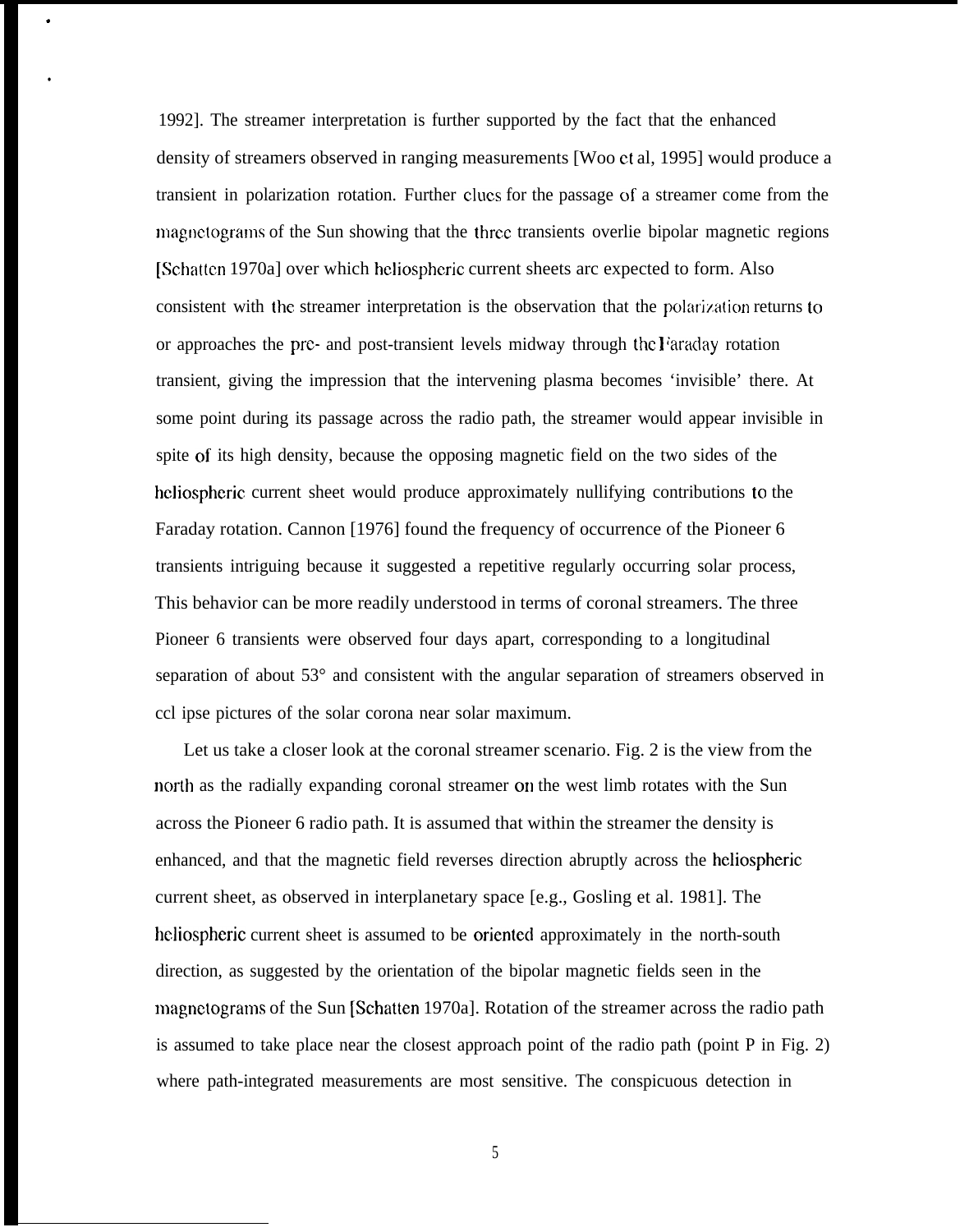radio occultation measurements of streamers [Woo et al. 1995] rotating in a direction generally parallel to the radio path may bc surprising. It suggests that the streamer depicted in Fig. 2 crosses from above to below or from below to above the radio path, and this will be assumed here. Since the angular sizes of the streamers high in the corona arc small and their boundaries are abrupt, any tilt in the Sun's rotation axis with respect to the ecliptic plane, or non-radial alignment of the streamers could provide the conditions for this observed result.

Because the magnetograms show positive flux following negative flux in the three solar regions associated with the transients [Schattcn 1970a], the magnetic field in Fig. 2 is depicted as inward pointing, As the streamer rotates across the radio path (Fig. 2a), the inward pointing magnetic field intercepts the radio path first, and the increasing density causes the polarization rotation to increase negatively (since the component of magnetic field along the radio path points from earth to spacecraft). Another reason for polarization to increase negatively is that density falls off with increasing heliocentric distance, and the contribution of the inward pointing magnetic field is greater because it is closer to the closest approach point,

When the outward pointing field following the heliospheric current sheet joins the inward pointing field in intercepting the radio path, the polarization rotation decreases negatively — the first reversal of the W-shaped signature. Near the closest approach point of the radio path, the inward and outward fields intercepting the radio path are approximately the same and the change in polarization rotation is minimum (Fig. 2b). As the streamer rotates beyond the closest approach point (Fig. 2c), the components of the magnetic field along the radio path reverse direction. As the component of magnetic field in the direction from earth to spacecraft increases, polarization rotation increases negatively second reversal of the W-shaped signature — before decreasing (third reversal) when the streamer rotates away from the radio path.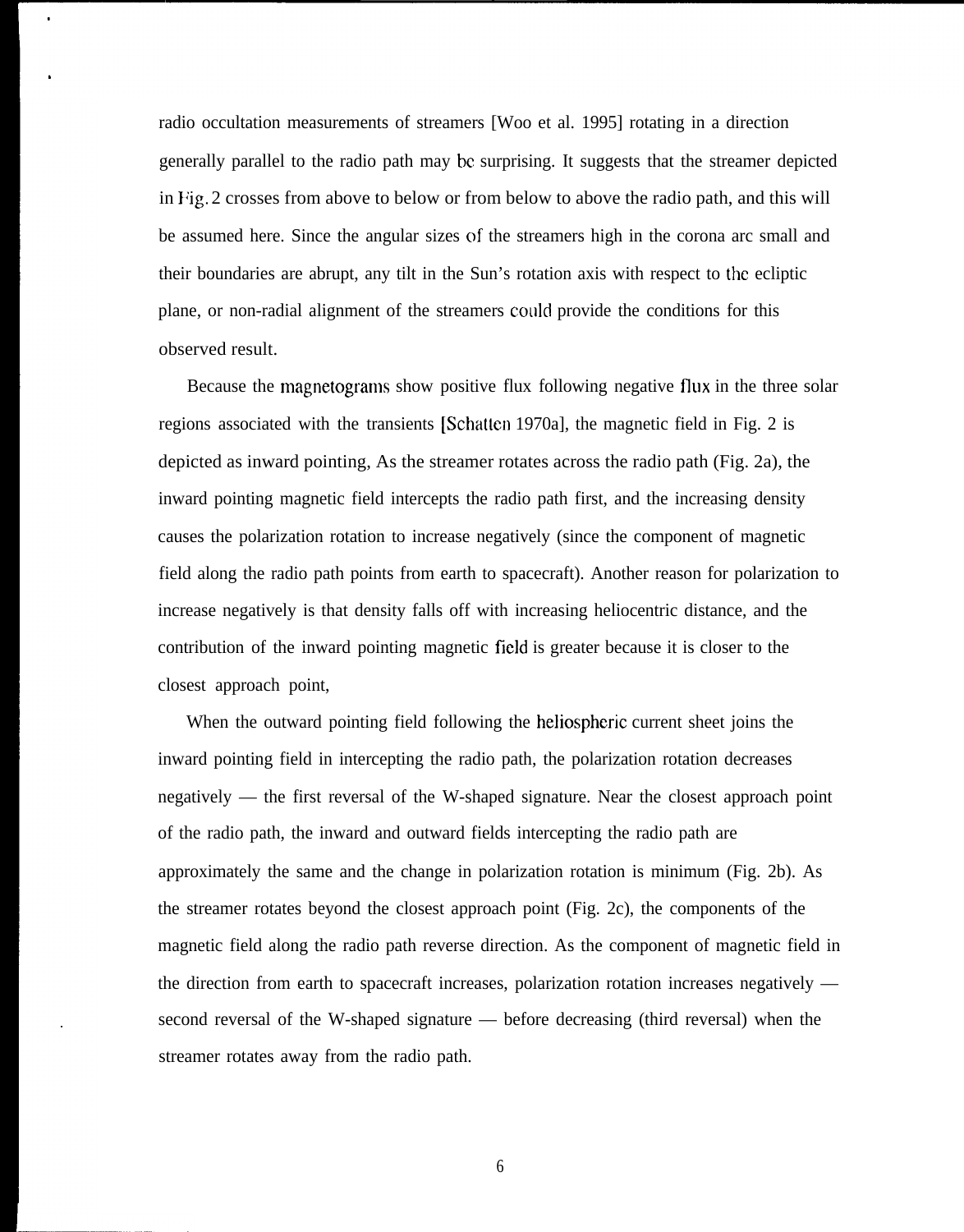It should be pointed out that if the magnetic field ahead of the rotating hcliospheric current sheet were outward pointing rather than inward pointing as depicted in Fig. 2, then the W-shaped signature would become an M-shaped signature. In principle, quantitative information on the magnetic field can also be obtained through modeling and application of cq. [2] to the observed results. This will not bc attempted here, since without the benefit of separate and independent measurements of densi ty any estimates would necessarily have large uncertaintics associated with them. The important result of the streamer explanation is that it confirms the reversal of magnetic field polarity.

#### **Conclusions and Summary**

,

The Pioneer 6 spectral broadening transients that were observed simultaneously — and not taken into account in the magnetic bottle interpretation — impose tighter constraints on the interpretation of the Faraday rotation transients, but at the same time have played a major role in the new interpretation by providing important clues that suggest coronal streamers. The coronal streamer identification appears to explain the major features of the Faraday rotation and spectral broadening transients, and opens up the possibilities of contrasting magnetic field fluctuations in the fast and slow solar wind. There is remarkable consistency not only amongst the diverse radio occultation measurements of coronal streamers but also in their relationship to white-light coronagraph and in situ fields and parlicles measurements.

Ranging measurements have confirmed the detection of the extensions or stalks of coronal streamers observed in white-light measurements [Woo et al. 1995], low time resolution Doppler scintillation has shown agreement with white-light measurements processed to enhance density gradients [Woo 1996a], multiple-station intensity scintillation measurements of solar wind velocity have suggested that the streamer stalks are the sources of the slow solar wind [Woo 1995], high time resolution Doppler scintillation measurements have uncovered strong fine scale structures inside the streamer stalks [Woo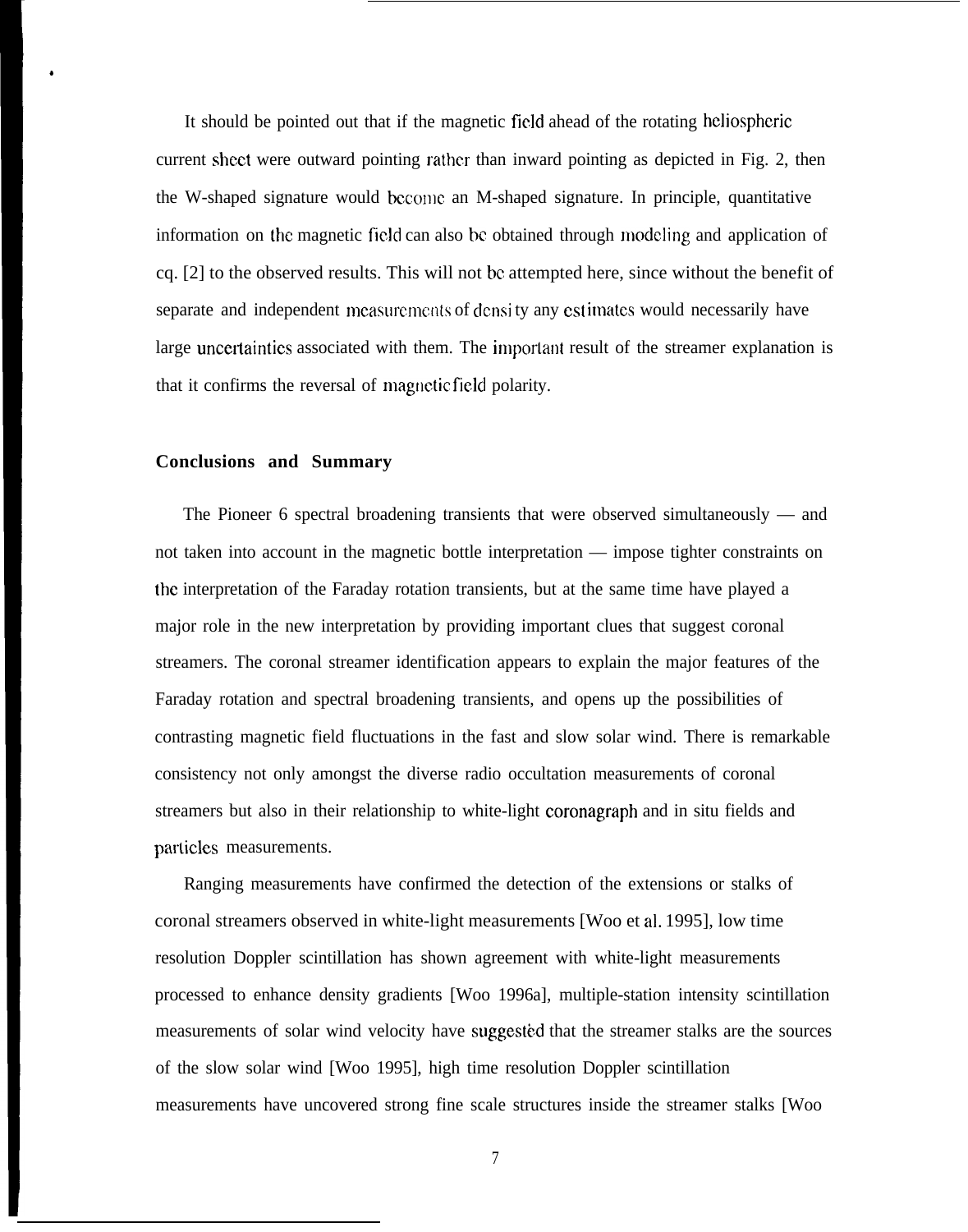et al. 1995], high fluctuation frequency phase scintillation and spectral broadening measurements have shown that the finest structures in coronal streamers are substantially finer than those in the fast wind associated with coronal holes [Woo and Habbal 1996], and Faraday rotation measurements have now provided the first observational evidence for the reversal of magnetic field polarity in coronal streamers. The frequency of occurrence of the Pioneer 6 streamers is consistent with the angular separation of streamers in eclipse pictures taken near solar maximum. Since Faraday rotation is a path-integrated measurement and depends on both electron density and the component of magnetic field along the radio path, deducing meaningful profiles of density or magnetic field are difficult without additional information.

Superposed epoch analyses of plasma measurements at 1 AU have demonstrated that regions of high density [Gosling et al. 1981] and high density fluctuations [Iluddlcston et al. 1995] encompassing the hcliospheric current sheet are the interplanetary manifestation of coronal streamers. Further investigation based on high time resolution fields and particles measurements has identified a smaller region of enhanced density (of angular size 1-2°) surrounding the current sheet as the heliospheric plasma sheet [Winterhalter et al. 1994]. The plasma sheet is believed to be the interplanetary counterpart of the radially expanding streamer stalk (of angular size 1-20), which is observed in white-light measurements and also as a region of enhanced fine-scale structure in Doppler scintillation measurements [Bavassano et al. 1996]. The evidence for the reversal of magnetic field polarity in the streamer stalks provided by the Faraday rotation measurements reinforces this important interplanetary connection, suggesting that plasma sheets are the source regions of the slow solar wind. The clear W-shaped signature observed in the Pioneer 6 measurements appears to imply that a single heliospheric current sheet crossing takes place, as is observed in plasma sheets [ Wintcrhalter et al. 1994], but the resolution of the pathintcgrated Faraday rotation measurements could mask multiple current sheet crossings or multiple current sheets [Crooker et al. 1993, Dahlburg and Karpen 1995].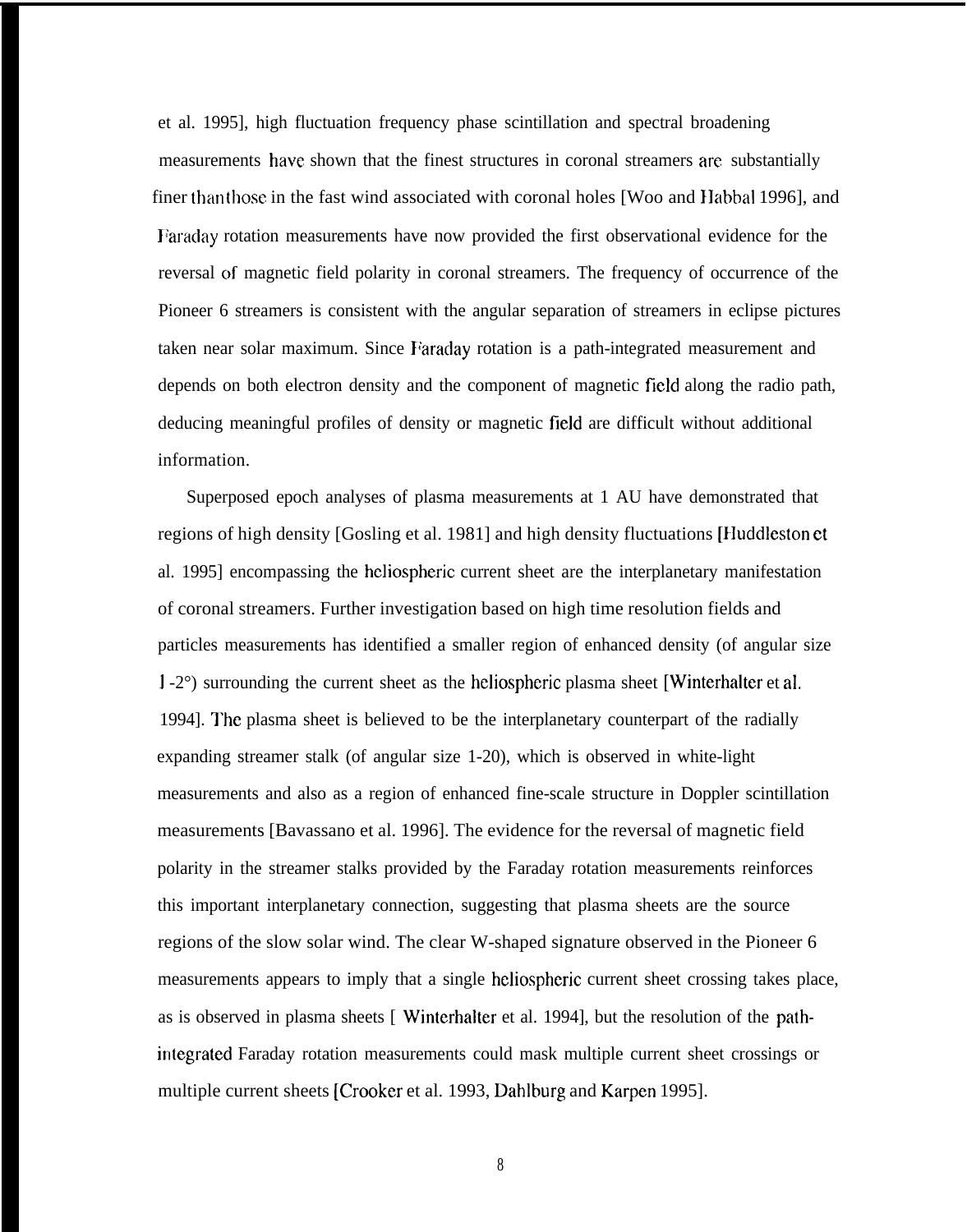Radio occultation measurements show a near-Sun corona that is rich in structure and temporal variation, some of which is not yet fully understood. For instance, in the case of the 1968 Pioneer 6 spectral broadening measurements [Cioldstcin 1969], two other transients not accompanied by corresponding Faraday rotation transients were also obscrved. It is clear that the gains in knowledge and understanding of the deduced plasma variations of coronal streamers and plumes [Woo 1996b] are making it possible to further exploit the unique probing abilities of radio occultation measurements in exploring additional features and events in the solar corona.

**A cknowlcdgmcnts.** It is a pleasure to thank J.W. Armstrong and C,T. Stelzried for many useful and stimulating discussions.This paper describes research carried out at the Jet Propulsion Laboratory, California Institute of Technology, under a contract with the National Aeronautics and Space Administration.

## **References**

,

- Bavassano, B., Woo, R,, Bruno, R., and Rosenbauer, H. 1996, The heliospheric plasma sheet in near-the-Sun solar wind, paper presented at the *Third Symposium on Solar and lntcrpkmctai-y Transient Phenomena,* Beijing, China, October 14-18, 1996.
- Bird, M. K., et al, 1985, White-light and radio sounding observations of coronal transients, *Solar Phys., 98, 34 1–368, 1985.*
- Bird, M. K., and Edenhofer, P. 1990, Remote sensing observations of the solar corona, in *Physics of the Inner Heliosphere, 1, ed. R. Schwenn and F. Marsch, Springer-Verlag,* Berlin, 1990.
- Cannon, A. R., *Radio-frequency probing of the solar corona,* PhD thesis, 426pp., University of California, Berkeley, 1976.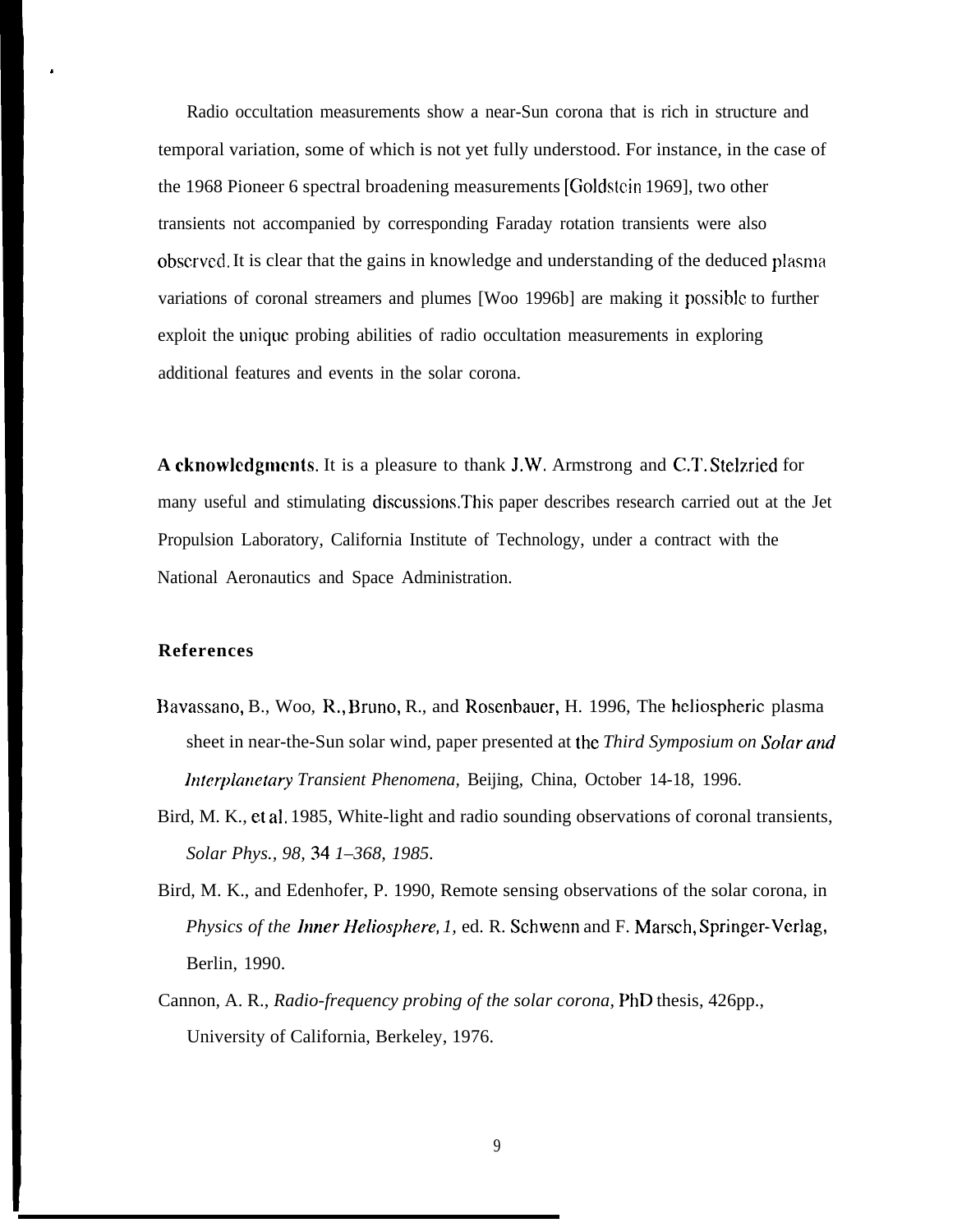Coles, W, A., Scintillation in the solar wind (II%), in *Wave Propagation in Random Media (Scin/i/)alion,),* eds. Tatarkii, V.]., ]Shimaru, A., and Zavorotny, V. U., SPIE Press, Bcl]ingham, 156-168, 1993

●

- Crooker, N.U., Siscoe, G. L., Shodhan, S., Webb, D.F., Gosling, J.T., and Smith, E.J., Multiple hcliospheric current sheets and coronal streamer belt dynamics, *J. Geophys. R(w,* 98,9371–9381, 1993.
- Dahlburg, R. B,, and Karpen, J. T., A triple current sheet model for adjoining coronal helmut streamers, *J. Geophys. Res., 100*, 23489- 23497, 1995.
- Flfimov, A.]., Chashei, I. V., Shishov, V. I., and Bird, M. K., Faraday-rotation fluctuations during radio transillumination of circumsolar plasma, *Astron. Iztt, 19, 57–61, 1993.*
- Goldstein, R. M., Superior conjunction of Pioneer 6, Science, 166, S98-601, 1969.
- Gosling, J. T., Borrini, G., Asbridge, J. R., Bame, S. J., Feldman, W. C., and Hansen, R. T., Coronal streatncrs in the solar wind at 1 AU, *J. Geophys. Res.,* 86, 5438-5448, 1981.
- Hewish, A., Observations of the solar plasma using radio scattering and scintillation methods, in *Solar Wind,* cds. Sonnett, C. P., Coleman, Jr., P, J., and Wilcox, J. M., NASA SP-308, 477-493, 1972.
- Hollweg, J. V., Bird, M, K., Volland, H., Edenhofer, P., Stelzried, C. T., and Seidel, B. S., Possible evidence for coronal Alfw% waves, *J. Geophys. Res,,* 87, 1 –8, 1982,
- Huddleston, D. E,, Woo, R., Neugebauer, M,, Density fluctuations in different types of solar wind flow at 1 AU and comparison with results from Doppler scintillation measurements near the Sun, J. Geophys, Res., 100, 1995 1–1 9956, 1995.
- Kopp, R. A., Working group 3: Coronal streamers, *Space Science Rev.,* 70, 309–3 16, 1994.
- Koutchmy, S., and Livshits, M., Coronal streamers, Space *Science Rev., 61, 393417,* 1992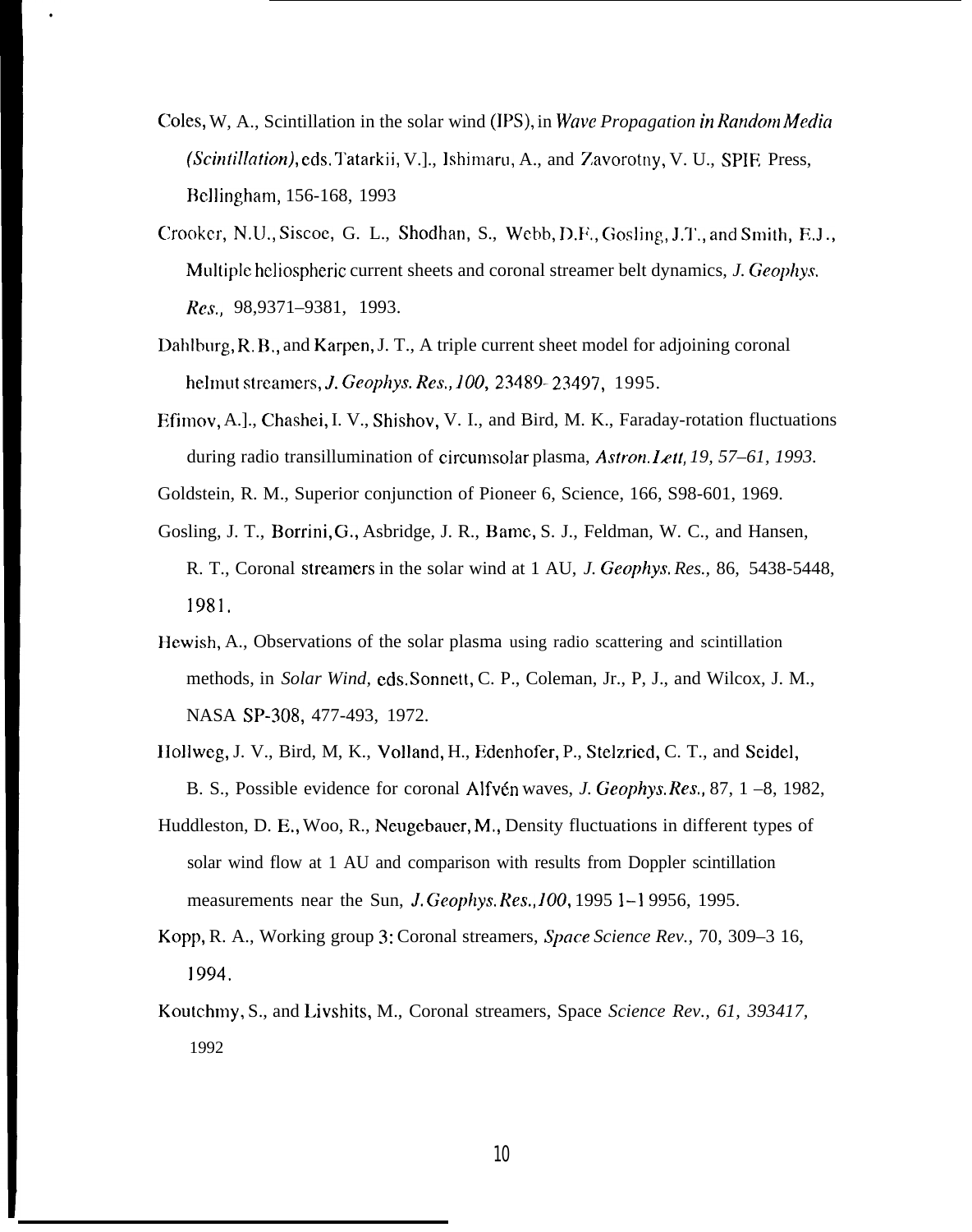- Levy, G, S., Sate, T., Seidel, B.L., Stelzried, C.'l'., Ohlson, J.E., and Rusch, W. V. T., Pioneer 6: Measurement of transient Faraday rotation phenomena observed during solar occultation, Science, 166, 596 598, 1969.
- Pneuman, G., and Kopp, R. A., Gas-magnetic field interactions in the solar corona, *Solar* **Phys., 18,** *258-270, ]971.*
- Poletto, G., Understanding solar streamers: The role of SOHO, Space Science Rev., 70, 241 –252, 1994.
- Sakurai, T,, and Spangler, S. R,, The study of coronal plasma structures and fluctuations with Faraday-rotation measurements, *Astrophys. .)., 434, 773–785,* 1994.
- Schatten, K. H., Evidence for a coronal magnetic bottle at 10 solar radii, *Solar Phys.,* 12, 484-491, 1970a.
- Schattcn, K. H., Flare identification associated with coronal disturbances, *Science,* **168, 395–396,** 1970b,
- Schutz, C,G, 1994, Coronal Streamers' theories, *Space Sci. Rev.,* **70, 233-239,** 1994.
- Stclzried, C. T., I.evy, G. S., Sate, T., Rusch, W,. V. T., Ohlson, J. E., Schatten, K. H., and Wilcox, J. M., The quasi-stationary coronal magnetic field and electron density as determined from a Faraday rotation experiment, *Solar Phys.*, 14, 440–456, 1970.
- Winterhalter, D., Smith, E. J., Burton, M, E., Murphy, N., and McComas, D, J., The heliospheric current sheet, *J. Geophys. Res.*, 99,6667-6680, 1994.
- Woo, R., in *Third SOHO Workshop Solar Dynamic Phenomena and Solar Wind Consequences,* ESA SP-373, 239-248, 1994.
- Woo, R., Solar wind speed structure in the inner corona at 3--12 R<sub>o</sub>, Geophys. Res. Letts, 22, 1393–1 396, 1995.
- Woo, R,, Coronal structures observed by radio propagation measurements, in *Proc. Solar Wind Eight,* ed. D. Winterhalter, J. Gosling, S.R. Habbal, W. Kurth, and M. Neugebauer (New York: AIP), 1996a.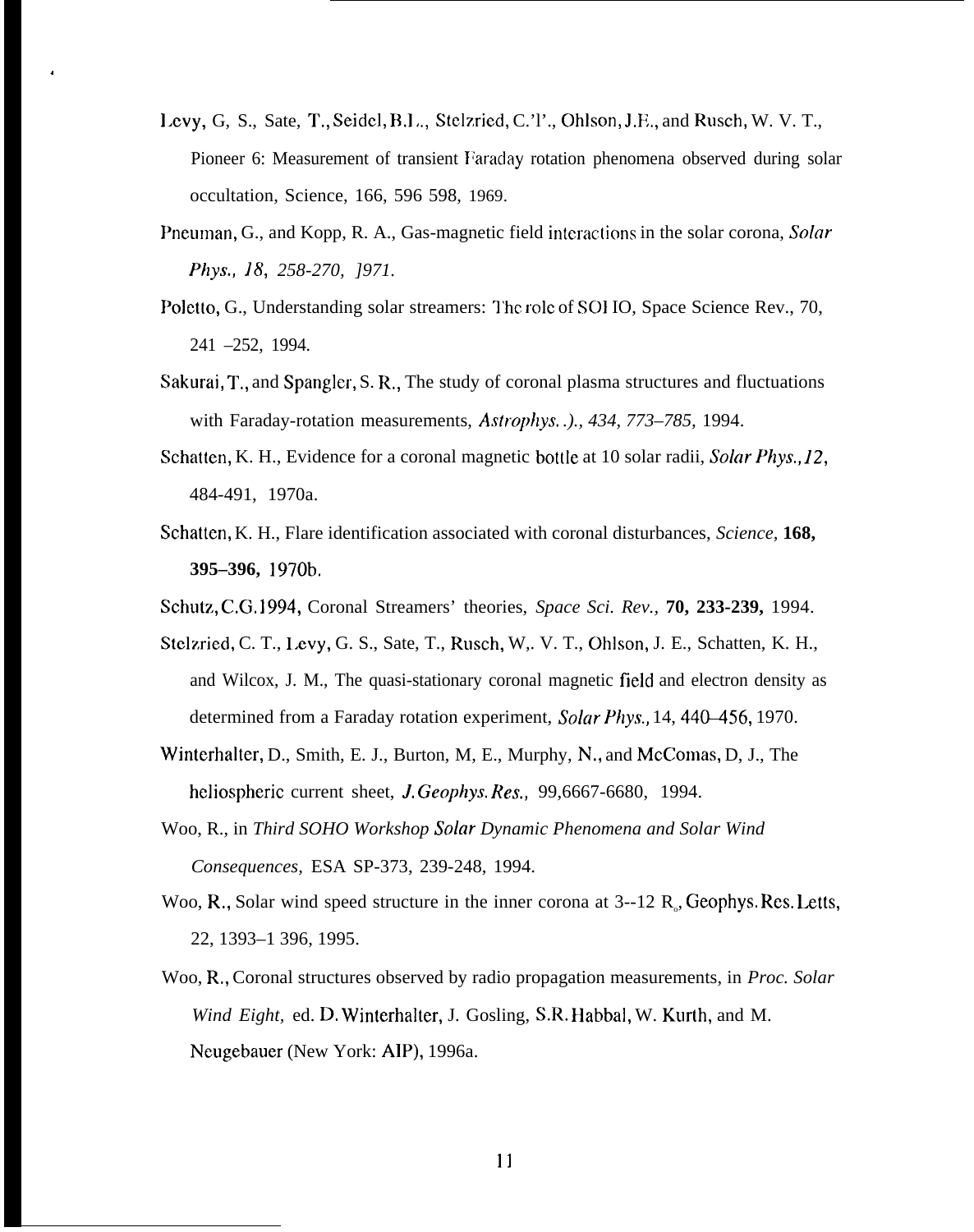- Woo, R., Detection of low-latitude plumes in the outer corona by Ulysses radio ranging measurements, *Astrophys, J,, 464. 1.95–1,98, 1996b,*
- Woo, R., and Armstrong, J. W., Mcasurcmcmts of a solar flare-generated shock wave at 13.1 Ro, *Nature,* **292, 608-610, 1981.**
- Woo, R., and Habbal, S. R., Finest filamentary structures of the inner corona in the slow and fast solar wind, *Astrophys. J.*, submitted, 1996.
- Woo, R., Armstrong, J.W., Shcclcy, Jr., N. R., }Ioward, R. A., Koomen, M. J., and Michcls, D, J., Doppler scintillation observations of interplanetary shocks within 0.3 AU, *J. Geophys. Res.,* 90, 154-162, 1985.
- Woo, R., Armstrong, J.W., Bird, M. K., and Pätzold, M., Fine-scale filamentary structure in coronal streamers, *Astrophys, J., 449, L91* –L94, 1995.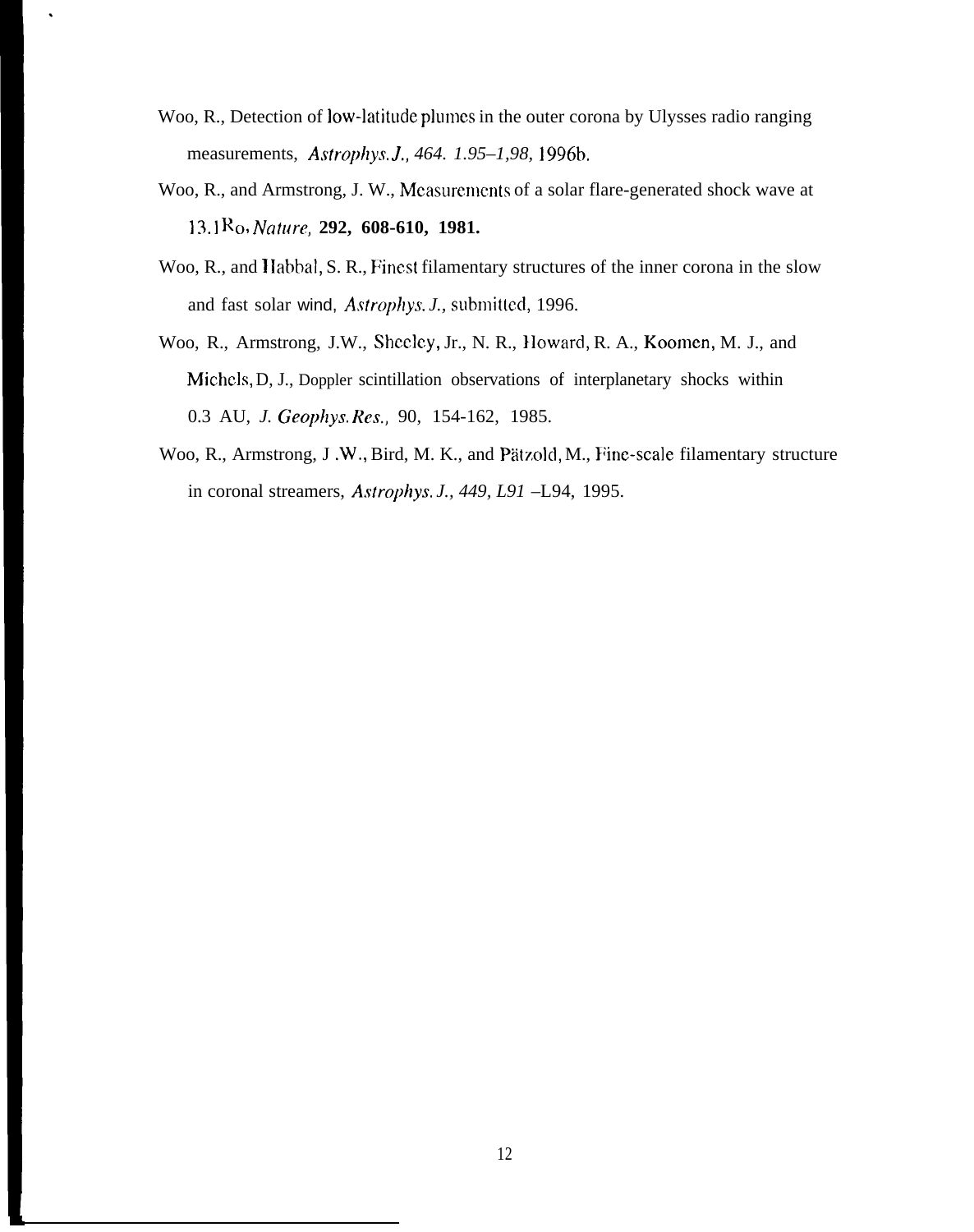### LIST OF FIGURES

Fig. 1 Reproduced from Levy et al. [1969]. Faraday rotation polarization as a function of time on 1968 November 4, 8, and 12, when the closest approach distance of the radio path was 10.9, 8.6, and 6.2 I/o, respectively, The angle of rotation is positive when the magnetic field component is in the direction of radio propagation.

Fig. 2 View from the north as the radially expanding coronal streamer on the west limb rotates with the Sun across the Pioneer 6 radio path: (a) beginning, (b) during, and (c) end of crossing, P is the closest approach point of the radio path, The heavy line within the streamer represents the hcliospheric current sheet oriented in the north-south direction. When the streamer starts above the radio path at the start, it finishes below the radio path at the end; conversely, a radio path starting below ends up above the radio path, The arrows represent the directions of the magnetic field. As deduced from the corresponding magnetograms of the Sun, the magnetic field is inward pointing ahead of the heliospheric current sheet, Note that the component of magnetic field along the radio path is in the direction from earth to Pioneer 6 at all times, thus giving rise to negative polarization as observed in Fig. 1 throughout the streamer passage.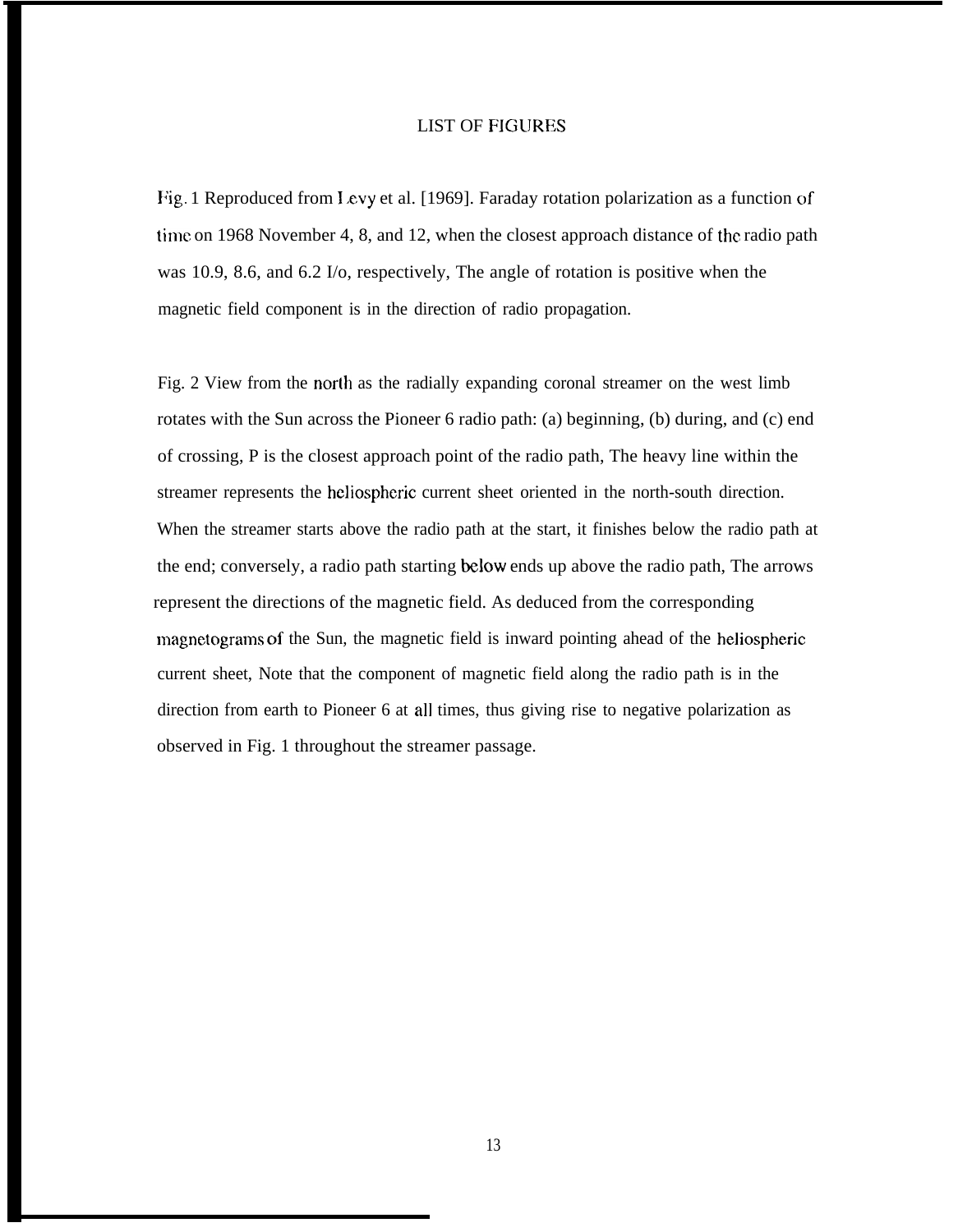

 $\infty$ 

.-

L